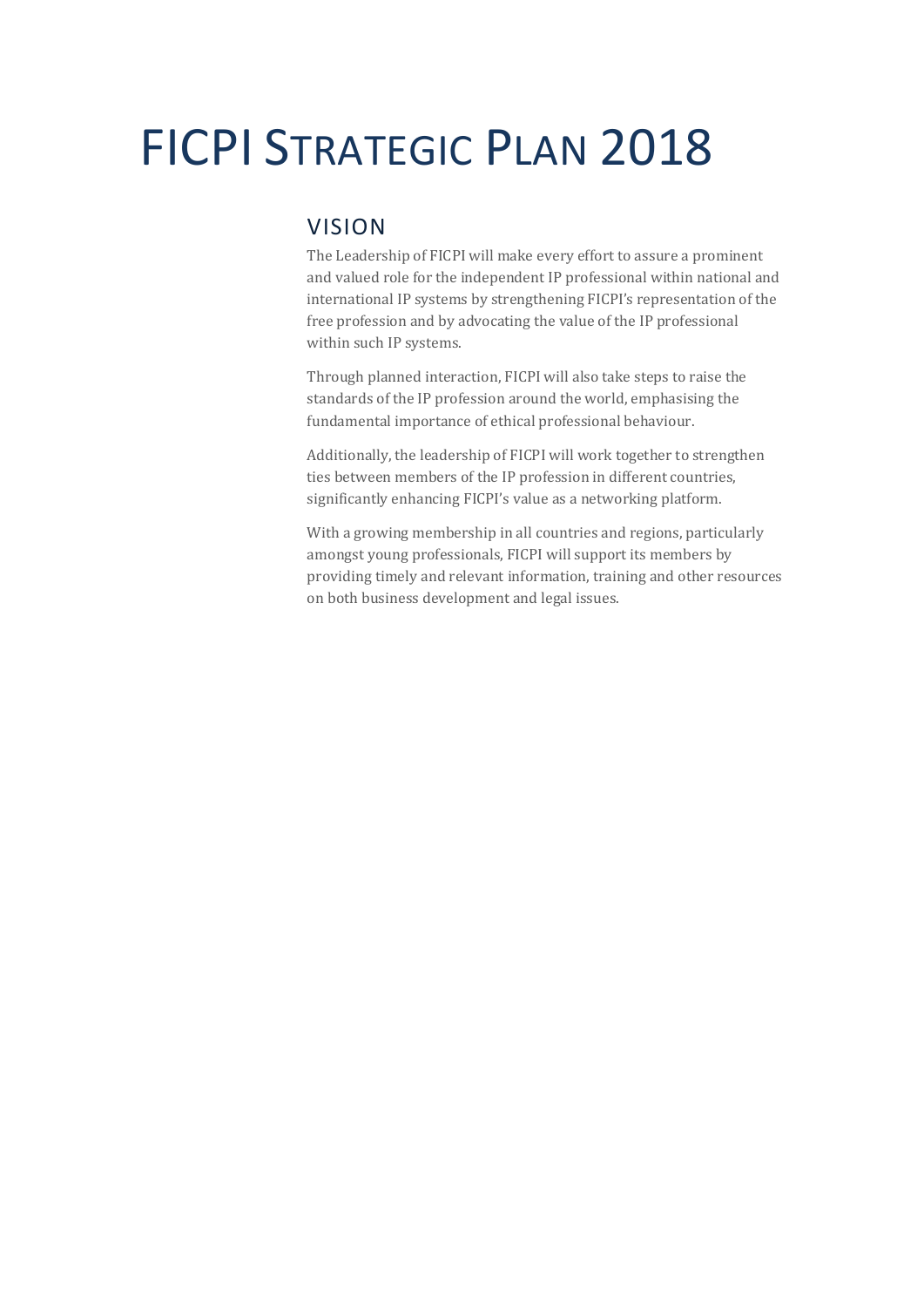# FICPI STRATEGIC PLAN 2018

# GOALS + OBJECTIVES

### 1. ADVOCACY

- 1.1 FICPI will aim to strengthen its representation of the free profession nationally and at the international level.
- 1.2 FICPI will aim to provide a respected voice to regulators and policymakers for the improvement of the IP system.
- 1.3 FICPI will take steps to improve its lobbying activities with official bodies and to communicate its position papers more efficiently.
- 1.4 FICPI will take steps to demonstrate the value of the IP professional within the IP systems.

#### 2. STANDARDS

- 2.1 FICPI will aim to raise the quality of the IP profession and, in particular, to foster high quality professional advice from its members.
- 2.2 FICPI will propose quality standards for the IP profession.
- 2.3 FICPI will take steps to promote ethical professional behaviour.

### 3. COLLABORATION & NETWORKING

- 3.1 FICPI will aim to enhance significantly its value as a networking platform.
- 3.2 FICPI will provide greater business and networking opportunities for FICPI members.
- 3.3 FICPI will implement measures better to connect IP attorneys at the international level.

## 4. INFORMATION, TRAINING & SUPPORT

- 4.1 FICPI will aim to improve the level of knowledge of its members
- 4.2 FICPI will offer high-level training and education initiatives.
- 4.3 FICPI will help its members understand and manage the business aspects of the IP profession.
- 4.4 FICPI will identify new areas of activity for the IP profession.
- 4.5 FICPI will continue to make improvements to its website.

# 5. GROWTH

- 5.1 FICPI will aim to expand its membership.
- 5.2 FICPI will take positive steps to both attract the younger generation to FICPI and encourage the participation of young professionals in FICPI's activities.
- 5.3 FICPI will adopt modern marketing techniques.
- 5.4 FICPI will take steps to raise its profile in key jurisdictions where it is currently underrepresented, including the US, Japan and China.
- 5.5 FICPI will implement measures to encourage greater participation of women in FICPI.